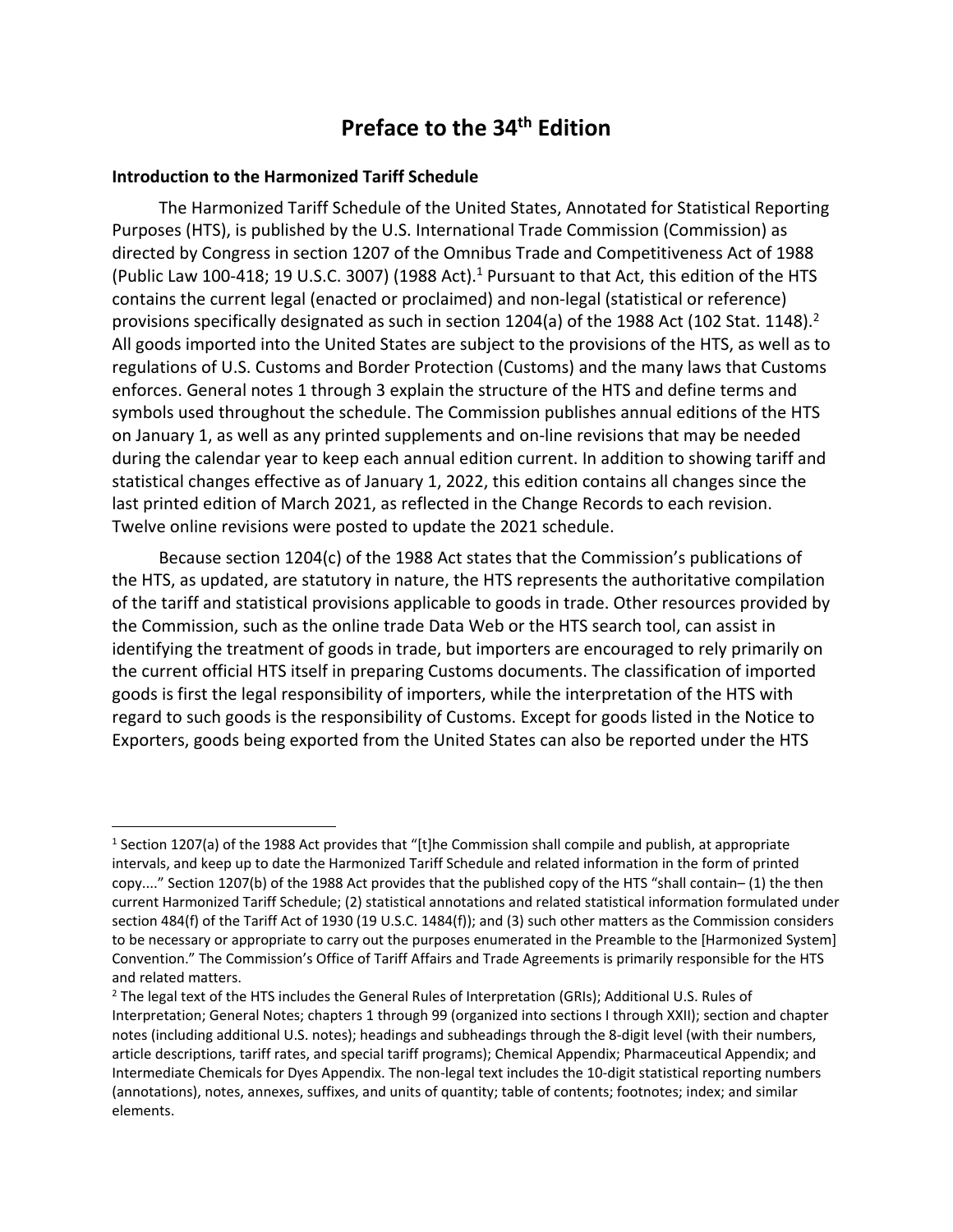provisions covering them; the goods listed in that Notice must instead be reported under provisions of Schedule  $B<sub>3</sub>$ <sup>3</sup> administered by the United States Census Bureau (Census).

The HTS contains the structured nomenclature commonly known as the Harmonized System (HS), $4$  whose numbered provisions appear in the schedule as 4-digit headings and subordinate 6-digit subheadings of chapters 1 through 97.<sup>5</sup> The narrowest legal categories appear as 8‐digit U.S. subheadings together with their rates of duty; some HS product categories are not subdivided but end in zeroes and have U.S. duty rates attached to them. Statistical provisions that may appear at the 10‐digit level do not affect the legal classification of goods in trade. The 4‐ and 6‐digit HS provisions are administered by the World Customs Organization (WCO), and their wording, numbering, and coverage are internationally agreed and subject to periodic changes (usually implemented every five years, with the last such changes becoming effective in 2017).<sup>6</sup> In general, requests for changes in the HS notes or nomenclature should be submitted first to the Commission for appropriate review and potential submission to the WCO, while changes in HTS legal provisions or rates of duty must be enacted.

The HS General Rules of Interpretation (GRIs) and the Additional U.S. Rules of Interpretation are applied to the legal provisions of chapters 1 through 97 to determine how goods should be classified in the headings and subheadings of the HTS. Although classification is largely uniform among countries using the HS, national differences may exist due to judicial or customs rulings or national legislation, and may also exist with regard to newly developed types of goods. Because the HTS is a hierarchical system of product description, in which goods are classified "from the top down," it is not possible to classify all goods in trade by doing an electronic search. Thus, the potentially applicable 4‐digit headings should first be compared to find the most specific heading; once a heading is chosen, its provisions at the first indentation level in the nomenclature structure should be compared, and that comparison continues at each indentation level until a legal classification is possible. Goods are classified in the provisions of chapters 1 through 97, although many shipments may be eligible for different duty treatment under U.S. chapters 98 or 99 on proper documentation.

The nonlegal statistical elements that appear in the HTS are formulated by an interagency committee authorized under section 484(f) of the Tariff Act of 1930 (19 U.S.C. 1484(f)) and chaired by the Commission. Information about the operation of this Committee and procedures for requesting statistical changes in the HTS or in the export schedule, Schedule B, are set forth later in this preface. Other nonlegal elements are included for the convenience of the user. For example, footnotes (which may elaborate on a provision or refer

<sup>3</sup> See http://www.census.gov/foreign‐trade/schedules/b/.

<sup>4</sup> The Harmonized Commodity Description and Coding System is set forth in an annex to the Harmonized System Convention administered by the World Customs Organization (WCO), and became effective for the United States as of January 1, 1989.

 $5$  A "heading" is a provision whose article description is not indented, while a "subheading" (6- or 8- digit) has an indented and subordinate description covering a subset of the heading's product scope.

 $6$  These changes are proclaimed in the HTS by the President under section 1206 of the 1988 Act, following a USITC investigation under section 1205 of that Act and the required Congressional lay‐over. See sections 1205‐1206 of the 1988 Act (19 U.S.C. 3005‐3006).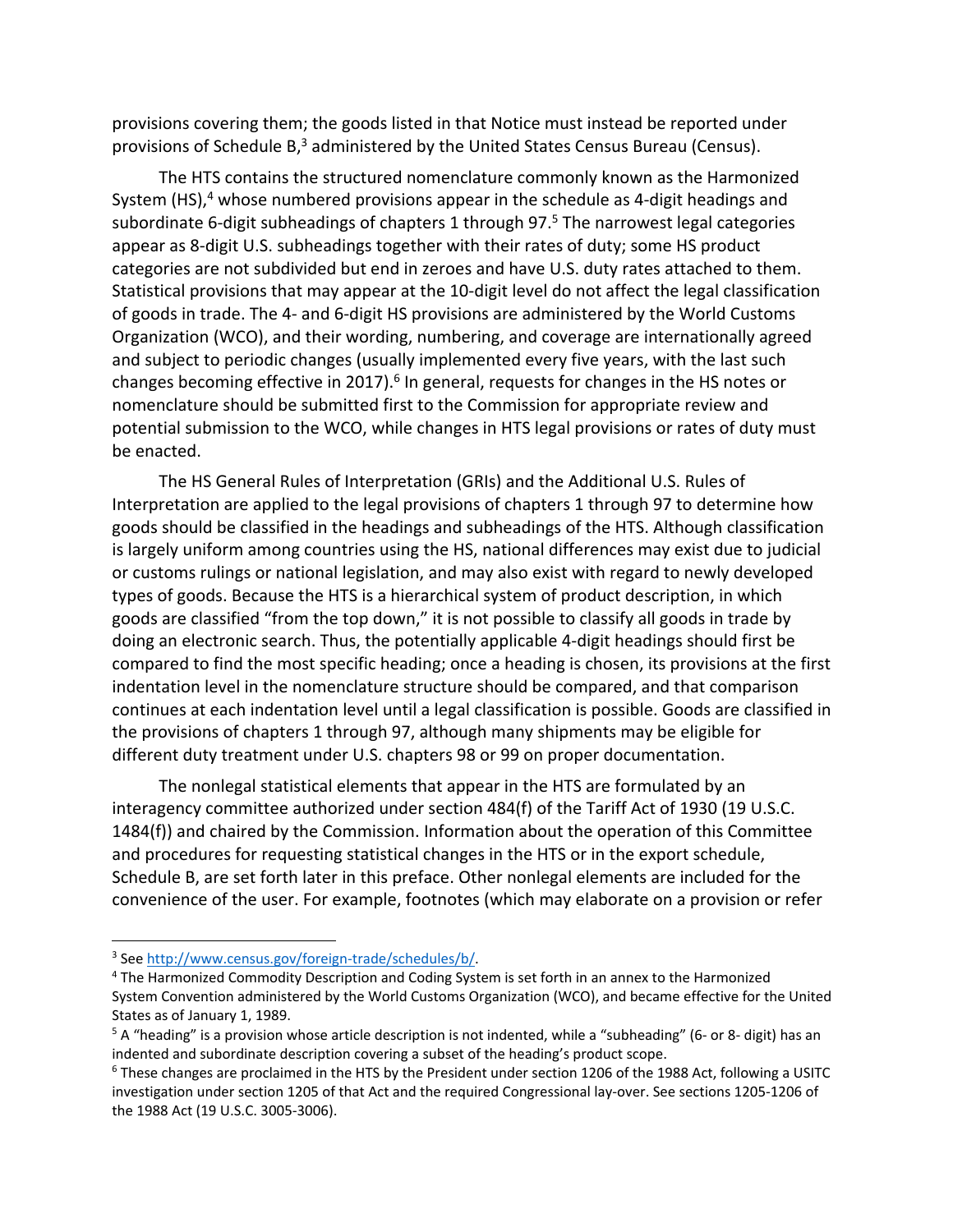to another HTS provision) are merely informational, their presence or absence has no legal effect, and the language contained in footnotes has no effect on the legal text or its interpretation. Compiler's notes are also added to provide information to users of the HTS, especially where provisions have expired or may not have been updated. A list of legal instruments and nonlegal actions affecting each HTS edition is set forth in the preface and, together with the change record and chapters 98 and 99, should be consulted to locate any actions that may apply to specific goods. (See changes pertaining to the current edition, below.)

Note that this edition of the HTS does not contain complete updates to the rules of origin used to determine product eligibility under U.S. free trade agreements. Updates to existing rules are negotiated to take into account the changes made in the HS, which are reflected in the HTS and the national schedules of partner countries. A Compiler's Note, set forth below the Additional U.S. Rules of Interpretation, provides updated information on the status of each agreement's rules. Customs officials should be consulted when the rules of origin and the numbering and structure of updated headings/subheadings do not align.

As noted earlier, the HTS is printed and posted for January 1 of each year in which staged duty reductions or other major legal changes must be reflected. Online electronic revisions to the printed HTS are posted to the Commission's web site (www.usitc.gov) periodically when the HTS is changed, along with links to the public laws, Presidential proclamations or Federal Register notices that make such changes. Large‐scale changes affecting many chapters may also be issued as printed supplements; however, in some years no printed supplements are issued and all changes are reflected in online revisions. The entire HTS is posted for each revision, even if changes are not made in all chapters. Using the change record for a revision can identify its modifications, but the change records for individual revisions in any year are not cumulative of all changes since the last printed edition or supplement. Each revision's preface lists the documents making legal or statistical changes noted in the change record. The change record in any printed edition or supplement contains all changes since the previous printed document (and thus cumulates all changes from online revisions since that printing).

Last, the 2022 Harmonized System changes (i.e., the five‐year World Customs Organization update to be reflected in national tariff schedules) took effect for most countries on January 1, 2022. However, the U.S. implementing proclamation was published in the Federal Register on December 28, 2021; by law, these changes cannot be implemented until 30 days after publication, so the January 1, 2022 Preliminary Edition of the HTS did not contain these changes. In this edition, the Commission has now implemented these changes, effective as of January 27, 2022 pursuant to Presidential Proclamation 10326 of December 23, 2021 and USITC publication 5240.

### **Changes in the current edition**

The enumeration below sets forth instruments or actions with effective dates affecting provisions of the tariff schedule as of December 30, 2021, January 1, 2022 or January 27, 2022. Due to the large number of revisions and changes to the tariff schedule this year, a separate list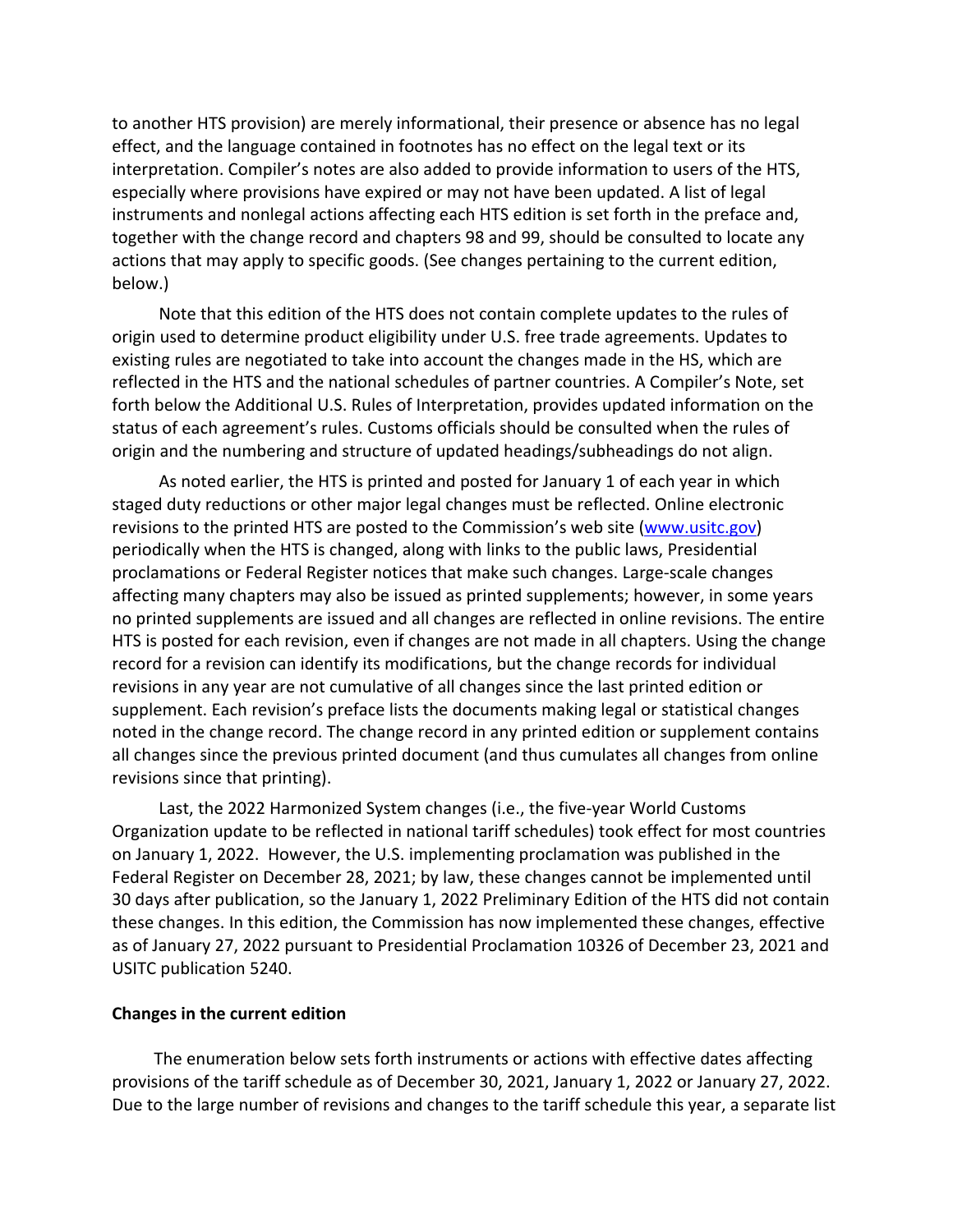of legal instruments affecting its provisions between January 2021 and the end of 2021 follows this list's item 6.

- (1) Presidential Proclamation 10326 of December 23, 2021: To Modify the Harmonized Tariff Schedule of the United States and for Other Purposes (86 Fed. Reg. 73593), effective January 1 and January 27, 2022;
- (2) Presidential Proclamation 10327 of January 3, 2022: Adjusting Imports of Aluminum into the United States (87 Fed. Reg. 1), effective January 1, 2022;
- (3) Presidential Proclamation 10328 of January 3, 2022: Adjusting Imports of Steel into the United States (87 Fed. Reg. 11), effective January 1, 2022;
- (4) Notice of the United States Trade Representative, "Modification of U.S. Tariff‐Rate Quotas and the Harmonized Tariff Schedule of the United States" (86 Fed. Reg. 35560 of July 6, 2021), effective January 1, 2022;
- (5) Changes approved by the Committee for Statistical Annotation of Tariff Schedules (formulated pursuant to section 484(f), Tariff Act of 1930, as amended), effective January 1 and January 27, 2022; and
- (6) Corrections of non‐substantive typographical or format errors in prior editions.

The principal changes to the tariff schedule which became effective after January 1, 2021, the last printed edition, and prior to the close of December, resulted from the instruments or actions enumerated below; proclamations are arranged starting with the earliest issued instrument.

- (1) Presidential Proclamation 10128 of December 22, 2020: To Take Certain Actions Under the African Growth and Opportunity Act and for Other Purposes (85 Fed. Reg. 85491), effective August 1, 2021;
- (2) Presidential Proclamation 8323 of November 25, 2008: To Provide for Duty‐free Treatment Under the Earned Import Allowance Program, And for Other Purposes (73 Fed. Reg. 72677), effective December 1, 2008;
- (3) Presidential Proclamation 10053 of June 29, 2020: To Implement USMCA and for Other Purposes (85 Fed. Reg. 39821), effective July 1, 2020;
- (4) Notice of the United States Trade Representative, "Conforming Amendment to Product Exclusion and Extensions: China's Acts, Policies, and Practices Related to Technology Transfer, Intellectual Property, and Innovation" (86 Fed. Reg. 69350 of December 7, 2021), various effective dates;
- (5) Notice of the United States Trade Representative, "Termination of Action in the Digital Services Tax Investigation of India and Further Monitoring" (86 Fed. Reg. 68526 of December 2, 2021), effective November 28, 2021;
- (6) Notice of the United States Trade Representative, "Notice of Product Exclusion Extensions: China's Acts, Policies, and Practices Related to Technology Transfer, Intellectual Property, and Innovation" (86 Fed. Reg. 63438 of November 16, 2021).
- (7) Notice of the United States Trade Representative, "Termination of Action in the Section 301 Digital Services Tax Investigation of Turkey and Further Monitoring" (86 Fed. Reg. 68295 of December 1, 2021).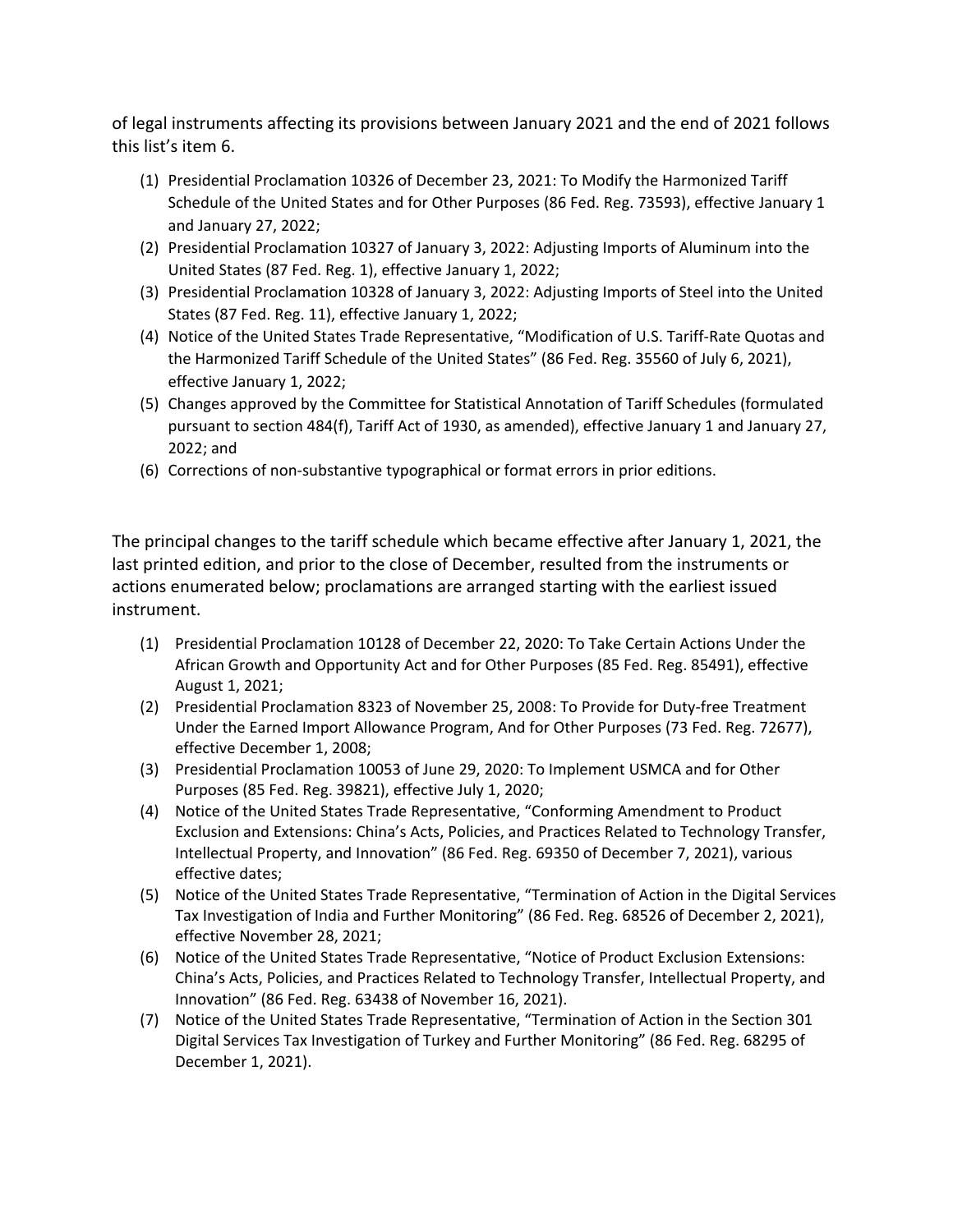- (8) Notice of the United States Trade Representative, "Termination of Actions in the Section 301 Digital Services Tax Investigations of Austria, France, Italy, Spain, and the United Kingdom and Further Monitoring" (86 Fed. Reg. 64590 of November 18, 2021);
- (9) Notice of the United States Trade Representative, "Notice of Product Exclusion Extensions: China's Acts, Policies, and Practices Related to Technology Transfer, Intellectual Property, and Innovation" (86 Fed. Reg. 63438 of November 16, 2021);
- (10) Notice of the United States Trade Representative, "Conforming Amendment to Product Exclusion: China's Acts, Policies, and Practices Related to Technology Transfer, Intellectual Property, and Innovation" (86 Fed. Reg. 42006 of August 4, 2021);
- (11) Notice of the United States Trade Representative, "Notice of Product Exclusion Extensions: China's Acts, Policies, and Practices Related to Technology Transfer, Intellectual Property, and Innovation" (86 Fed. Reg. 54011 of September 29, 2021);
- (12) Notice of the United States Trade Representative, "Suspension of Action: Enforcement of U.S. WTO Rights in the Large Civil Aircraft Dispute" (86 Fed. Reg. 36313 of July 9, 2021), effective July 11, 2021.
- (13) Notice of the United States Trade Representative, "Notice of Action in the Section 301 Investigation of Italy's Digital Services Tax" (86 Fed. Reg. 30350 of June 7, 2021), effective November 29, 2021;
- (14) Notice of the United States Trade Representative, "Notice of Action in the Section 301 Investigation of Turkey's Digital Services Tax" (86 Fed. Reg. 30353 of June 7, 2021), effective November 29, 2021;
- (15) Notice of the United States Trade Representative, "Notice of Action in the Section 301 Investigation of India's Digital Services Tax" (86 Fed. Reg. 30356 of June 7, 2021), effective November 29, 2021;
- (16) Notice of the United States Trade Representative, "Notice of Action in the Section 301 Investigation of Spain's Digital Services Tax" (86 Fed. Reg. 30358 of June 7, 2021), effective November 29, 2021;
- (17) Notice of the United States Trade Representative, "Notice of Action in the Section 301 Investigation of Austria's Digital Services Tax" (86 Fed. Reg. 30361 of June 7, 2021), effective November 29, 2021;
- (18) Notice of the United States Trade Representative, "Notice of Action in the Section 301 Investigation of the United Kingdom's Digital Services Tax" (86 Fed. Reg. 30364 of June 7, 2021), effective November 29, 2021;
- (19) Notice of the United States Trade Representative, "Notice of Product Exclusion Extensions: China's Acts, Policies, and Practices Related to Technology Transfer, Intellectual Property, and Innovation" (86 Fed. Reg. 22092 of April 26, 2021), effective April 26, 2021, for covered articles exported before May 10, 2019, and entered for consumption, or withdrawn from warehouse for consumption, on or after May 10, 2019 and before June 15, 2019;
- (20) Notice of the United States Trade Representative, "Notice of Product Exclusion Extensions: China's Acts, Policies, and Practices Related to Technology Transfer, Intellectual Property, and Innovation" (86 Fed. Reg. 13785 of March 10, 2021), effective April 1, 2021;
- (21) Notice of the United States Trade Representative, "Notice of Modification of Section 301 Action: Enforcement of U.S. WTO Rights in the Large Civil Aircraft Dispute" (86 Fed. Reg. 14513 of March 16, 2021), effective March 11, 2021;
- (22) Changes approved by the Committee for Statistical Annotation of Tariff Schedules (formulated pursuant to section 484(f), Tariff Act of 1930, as amended), effective various dates throughout 2021;
- (23) Corrections of non‐substantive typographical or format errors in prior editions.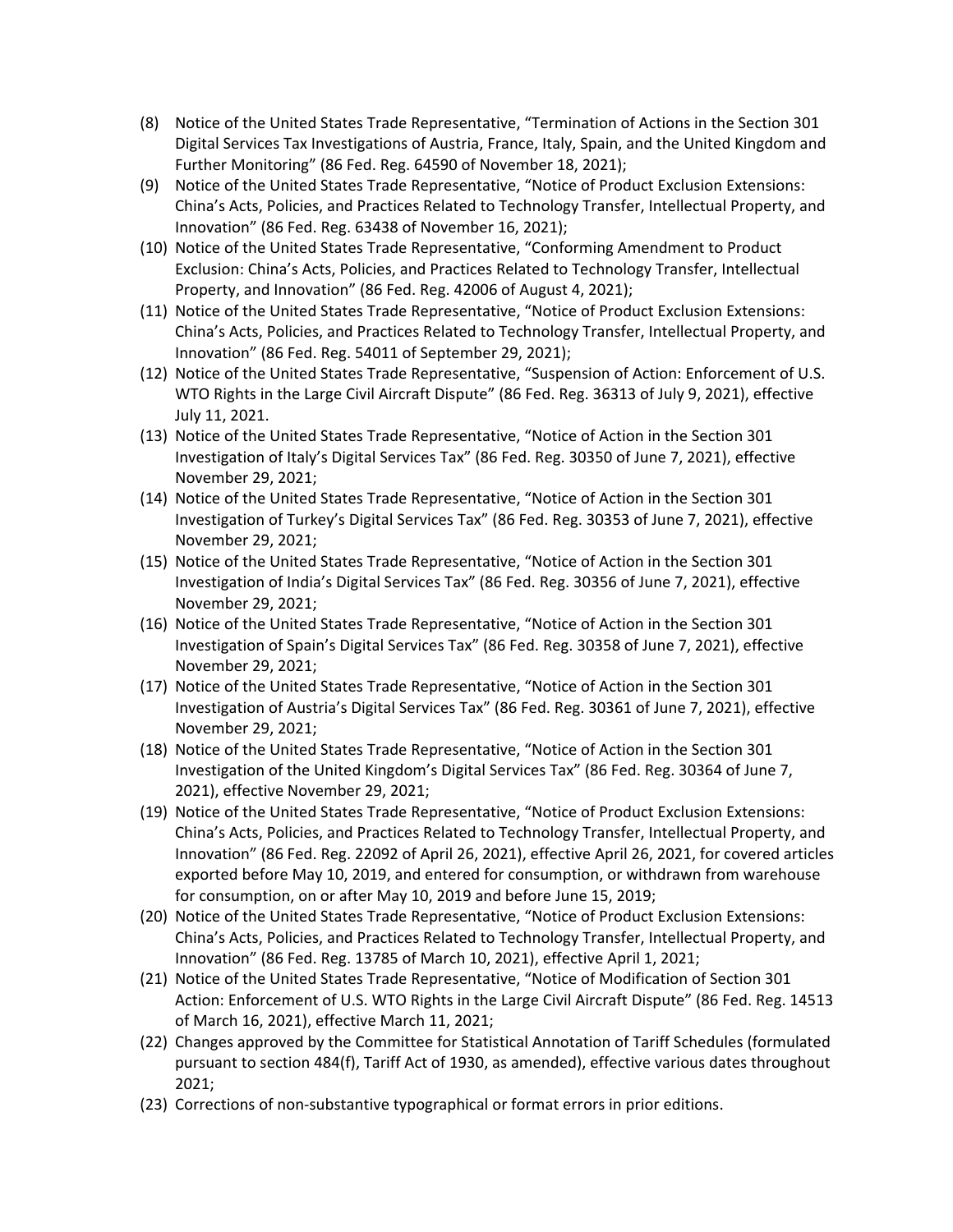#### **Statistical reporting under the HTS**

The statistical annotations contained in the HTS are used to gather trade data on specified classes of merchandise that are narrower than those indicated in legal provisions. The annotations (including their statistical suffixes and units of quantity) specify particular information that must be supplied on customs entry and withdrawal forms or in electronic filings with respect to imported or exported articles. As noted above, for all products other than those specified in the Notice to Exporters, HTS 10‐digit provisions may be used in place of the provisions of Schedule B for reporting exports on the shipper's export declaration or under the program for electronic reporting of exports. The regulations and procedures of Customs and of Census should also be consulted to ensure that statistical reporting is correct and that all procedural and legal requirements are met. Note that the legal provisions of the HTS control the tariff classification of merchandise, and that importers are legally responsible for applying all legal provisions of the HTS in doing so. Merchandise must be described by the superior 4‐, 6‐, and/or 8‐digit legal provision of the HTS in order to be reported under any 10‐digit statistical reporting number.

Interested parties or their representatives may request changes to the statistical annotations of the HTS or Schedule B. Such requests should be made under section 484(f) of the Tariff Act of 1930<sup>7</sup> and directed to the Committee for Statistical Annotation of Tariff Schedules. Requests should be submitted no later than March 15 for changes to be effective on the subsequent July 1, and no later than July 15 for changes to be effective on January 1 of the following year. Parties should specify if the proposed change relates only to the HTS or Schedule B, or to both. These requests should be submitted to the Committee Chairman at the address below, or by electronic mail to 484f@usitc.gov.

#### Chairman

The Committee for Statistical Annotation of Tariff Schedules United States International Trade Commission Washington, D.C. 20436

Each request filed with the Committee should indicate precisely the nature of each desired change. The exact proposed language of any category to be inserted, modified, or deleted (including any relevant units of quantity) along with detailed reasons for the request

 $<sup>7</sup>$  Sec. 484(f) reads as follows:</sup>

<sup>&</sup>quot;(f) Statistical Enumeration.– The Secretary, the Secretary of Commerce, and the United States International Trade Commission shall establish from time to time for statistical purposes an enumeration of articles in such detail as in their judgment may be necessary, comprehending all merchandise imported into the United States and exported from the United States, and shall seek, in conjunction with statistical programs for domestic production and programs for achieving international harmonization of trade statistics, to establish the comparability thereof with such enumeration of articles. All import entries and export declarations shall include or have attached thereto an accurate statement specifying, in terms of such detailed enumeration, the kinds and quantities of all merchandise imported and exported and the value of the total quantity of each kind of article."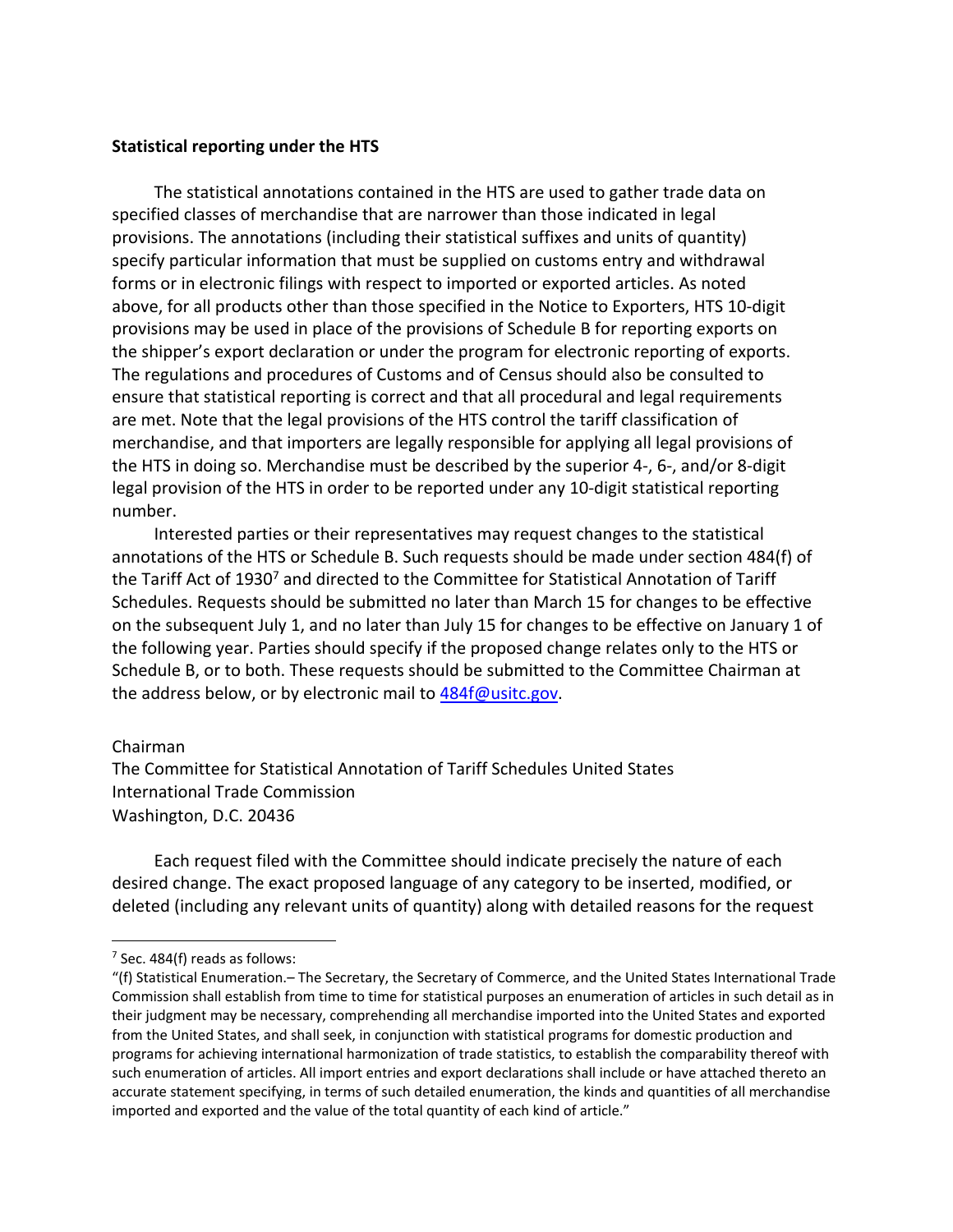should be submitted. Confidential business information should not be submitted to the Committee. For requests relating to imported products, the requestor should provide the names of importers and foreign manufacturers (when known) that are associated with the articles in question and should indicate the countries from which the articles are being imported. Comparable information about exporters and domestic manufacturers should be supplied for a request pertaining only to exports. A proposed statistical category under which three (3) or fewer importers or exporters would likely report shipments generally will not be approved, in order to avoid the disclosure of confidential business information.

The Committee has adopted changes effective July 1, 2016, that will pertain to the effective period, renewal, deletion, and reinstatement of 10‐digit statistical reporting numbers and other provisions:

Initial period.–With respect to any new statistical provision of the HTS or Schedule B (whether for a statistical note or statistical reporting number(s)) for which any request is submitted in any year, commencing as of January 1, 2016, and as to which the Committee grants the request in whole or in part, with or without modifications, the effective period of such action shall be for an initial period of five (5) years starting on the date on which the provisions so approved are inserted in the HTS or in Schedule B, unless the requestor specifies that an effective period of fewer than five (5) years is being sought.

### Renewal requests.–

*First renewal request*.–If the original requestor (or a successor party in interest) of a provision described in the preceding paragraph desires that the provision(s) so implemented should continue in effect for a second five‐year period, that person or party must file a renewal request stating that the provision(s) approved or other action taken by the Committee should be retained in effect for such second period. Such a renewal request should be filed by the date that is not later than five (5) years after the date on which the Committee granted the original request in whole or in part, with or without modifications. The request may seek further modifications in the covered provisions for Committee consideration. Such a renewal request will normally be granted, subject to the criteria then in effect for new statistical reporting numbers, unless zero trade has been reported under any such statistical reporting number during the five (5) years following implementation.

*Further renewal requests.–*Additional renewal requests must be filed for any such provision to continue in effect for a third five‐year period or for any succeeding period, to be filed by the date that is not later than five years from the date on which the Committee granted the immediately prior request for renewal. The requester may request renewal of any statistical category for a shorter period of time (i.e., for a set period of fewer than five years as specified in such a request). Any such renewal request will normally be granted, subject to the criteria then in effect for new